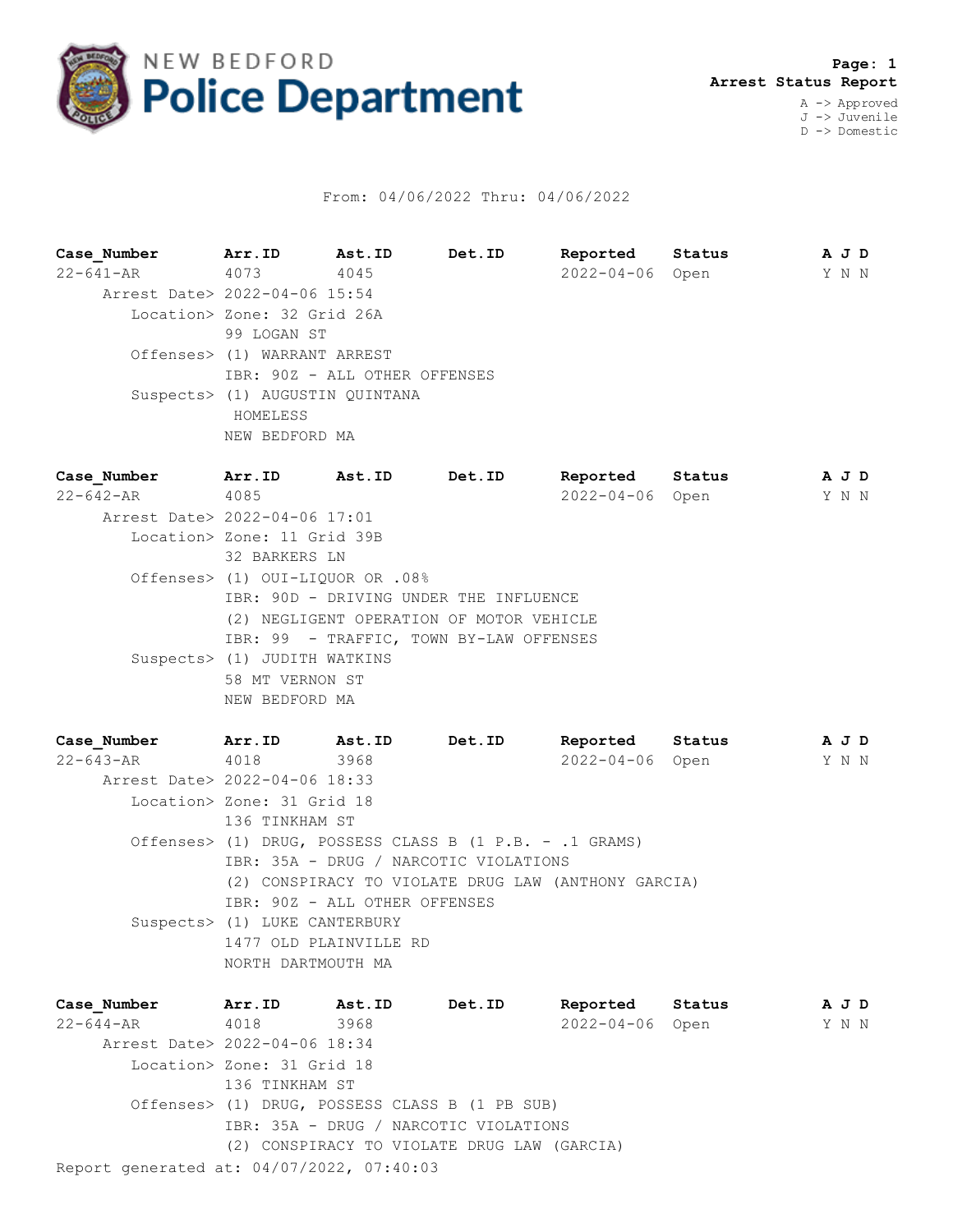

J -> Juvenile D -> Domestic

 IBR: 90Z - ALL OTHER OFFENSES (3) DRUG, POSSESS CLASS E (3 TABS) IBR: 35A - DRUG / NARCOTIC VIOLATIONS Suspects> (1) TARA JACINTHO 1477 OLD PLAINVILLE RD DARTMOUTH MA

| Case Number                   | Arr.ID                       | Ast.ID                        | Det.ID                                                     | Reported        | Status | A J D |  |
|-------------------------------|------------------------------|-------------------------------|------------------------------------------------------------|-----------------|--------|-------|--|
| 22-645-AR 4018                |                              | 3968                          |                                                            | 2022-04-06 Open |        | Y N N |  |
| Arrest Date> 2022-04-06 18:38 |                              |                               |                                                            |                 |        |       |  |
|                               | Location> Zone: 31 Grid 18   |                               |                                                            |                 |        |       |  |
|                               | 136 TINKHAM ST               |                               |                                                            |                 |        |       |  |
|                               |                              |                               | Offenses> (1) DRUG, POSSESS CLASS B (1 P.B. SUBS .1 GRAMS) |                 |        |       |  |
|                               |                              |                               | IBR: 35A - DRUG / NARCOTIC VIOLATIONS                      |                 |        |       |  |
|                               |                              |                               | (2) CONSPIRACY TO VIOLATE DRUG LAW (LUKE CANTARBURY)       |                 |        |       |  |
|                               |                              | IBR: 90Z - ALL OTHER OFFENSES |                                                            |                 |        |       |  |
|                               | Suspects> (1) ANTHONY GARCIA |                               |                                                            |                 |        |       |  |
|                               | 377 S SECOND ST              |                               |                                                            |                 |        |       |  |
|                               | NEW BEDFORD MA               |                               |                                                            |                 |        |       |  |

| Case Number                   | Arr.ID Ast.ID                          | Det.ID                                       |                 | Reported Status | A J D |  |
|-------------------------------|----------------------------------------|----------------------------------------------|-----------------|-----------------|-------|--|
| 22-646-AR 4004 4085           |                                        |                                              | 2022-04-06 Open |                 | Y N N |  |
| Arrest Date> 2022-04-06 20:49 |                                        |                                              |                 |                 |       |  |
|                               | Location> Zone: 14 Grid 41B            |                                              |                 |                 |       |  |
|                               | 276 COTTAGE ST                         |                                              |                 |                 |       |  |
|                               | Offenses> (1) USE MV WITHOUT AUTHORITY |                                              |                 |                 |       |  |
|                               | IBR: 240 - MOTOR VEHICLE THEFT         |                                              |                 |                 |       |  |
|                               |                                        | (2) OUI-LIQUOR OR .08%, 2ND OFFENSE          |                 |                 |       |  |
|                               |                                        | IBR: 90D - DRIVING UNDER THE INFLUENCE       |                 |                 |       |  |
|                               |                                        | (3) LICENSE SUSPENDED OR REVOKED, OP MV WITH |                 |                 |       |  |
|                               |                                        | IBR: 99 - TRAFFIC, TOWN BY-LAW OFFENSES      |                 |                 |       |  |
|                               | Suspects> (1) LYDIA FROESE             |                                              |                 |                 |       |  |
|                               | 1 AYER RD                              |                                              |                 |                 |       |  |
|                               | NASHUA NH                              |                                              |                 |                 |       |  |

**Case\_Number Arr.ID Ast.ID Det.ID Reported Status A J D** 22-647-AR 4018 3968 2022-04-06 Open Y N N Arrest Date> 2022-04-06 20:21 Location> Zone: 31 Grid 25A 122 SAWYER ST Offenses> (1) DRUG, POSSESS TO DISTRIB CLASS A (5 P.B. BROWN POWDER @6.3 GRAMS) IBR: 35A - DRUG / NARCOTIC VIOLATIONS (2) CONSPIRACY TO VIOLATE DRUG LAW (ROBERT LEDUC) IBR: 90Z - ALL OTHER OFFENSES Suspects> (1) SCOTT DOMINGOS 500 HATHAWAY RD NEW BEDFORD MA